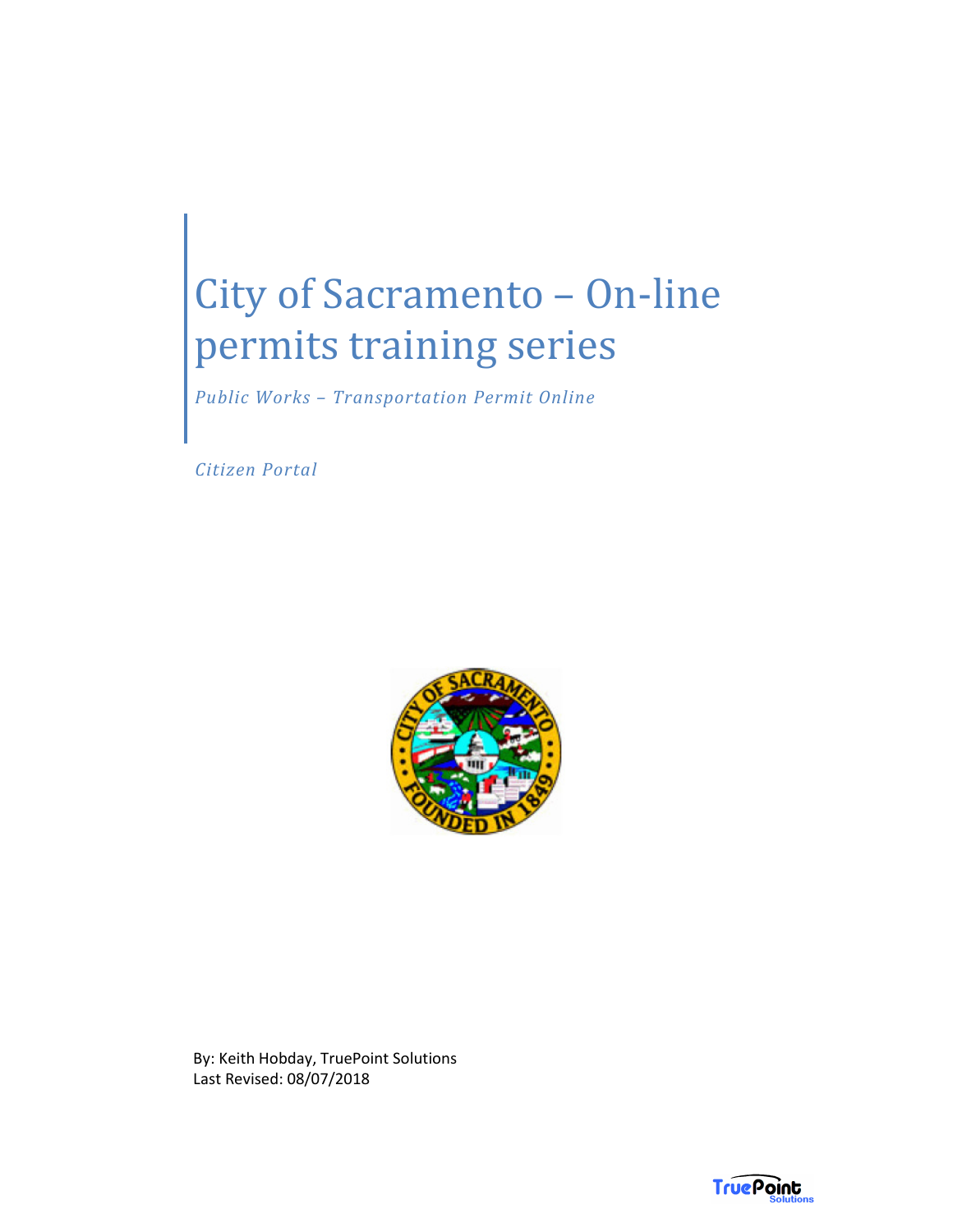Public Works – Transportation Permit Online

## **Accela Citizen Access**

The web address for the Transportation Permit Citizen Access Portal is: **https://aca.accela.com/sacramento**

More information and updates are on the City of Sacramento's Transportation Permit webpage: http://www.cityofsacramento.org/Public-Works/Engineering-Services/Permits/Transportation-Permits

#### **1. Account Creation**

Organizations or individuals that would like to apply for Transportation Permits on-line will need to create an account.

From the Home Page – Select Register for an Account

| <b>Home</b> | <b>Building</b>                                                                                             | <b>Planning</b> | <b>Public Works</b> | <b>Operating Permit</b>                                                                                                                                                                                                                                                                                                                                                                                          | <b>General Property Info</b>                                                          |
|-------------|-------------------------------------------------------------------------------------------------------------|-----------------|---------------------|------------------------------------------------------------------------------------------------------------------------------------------------------------------------------------------------------------------------------------------------------------------------------------------------------------------------------------------------------------------------------------------------------------------|---------------------------------------------------------------------------------------|
|             | Advanced Search $\blacktriangleright$                                                                       |                 |                     |                                                                                                                                                                                                                                                                                                                                                                                                                  |                                                                                       |
|             |                                                                                                             |                 |                     |                                                                                                                                                                                                                                                                                                                                                                                                                  |                                                                                       |
|             | <b>Please Login</b><br>box on the right.<br><b>New Users</b><br>the status of pending activities, and more. |                 |                     | Many online services offered by the Agency require login for security reasons.<br>If you are an existing user, please enter your user name and password in the<br>If you are a new user you may register for a free Citizen Portal account. It only<br>takes a few simple steps and you'll have the added benefits of seeing a<br>complete history of applications, access to invoices and receipts, checking on | Login<br>User Name or E-mail:<br>Password:<br>Login »<br>Remember me on this computer |
|             | <b>Register Now »</b>                                                                                       |                 |                     |                                                                                                                                                                                                                                                                                                                                                                                                                  | I've forgotten my password<br><b>New Users: Register for an Account</b>               |

Accept the Disclaimer and Continue Registration

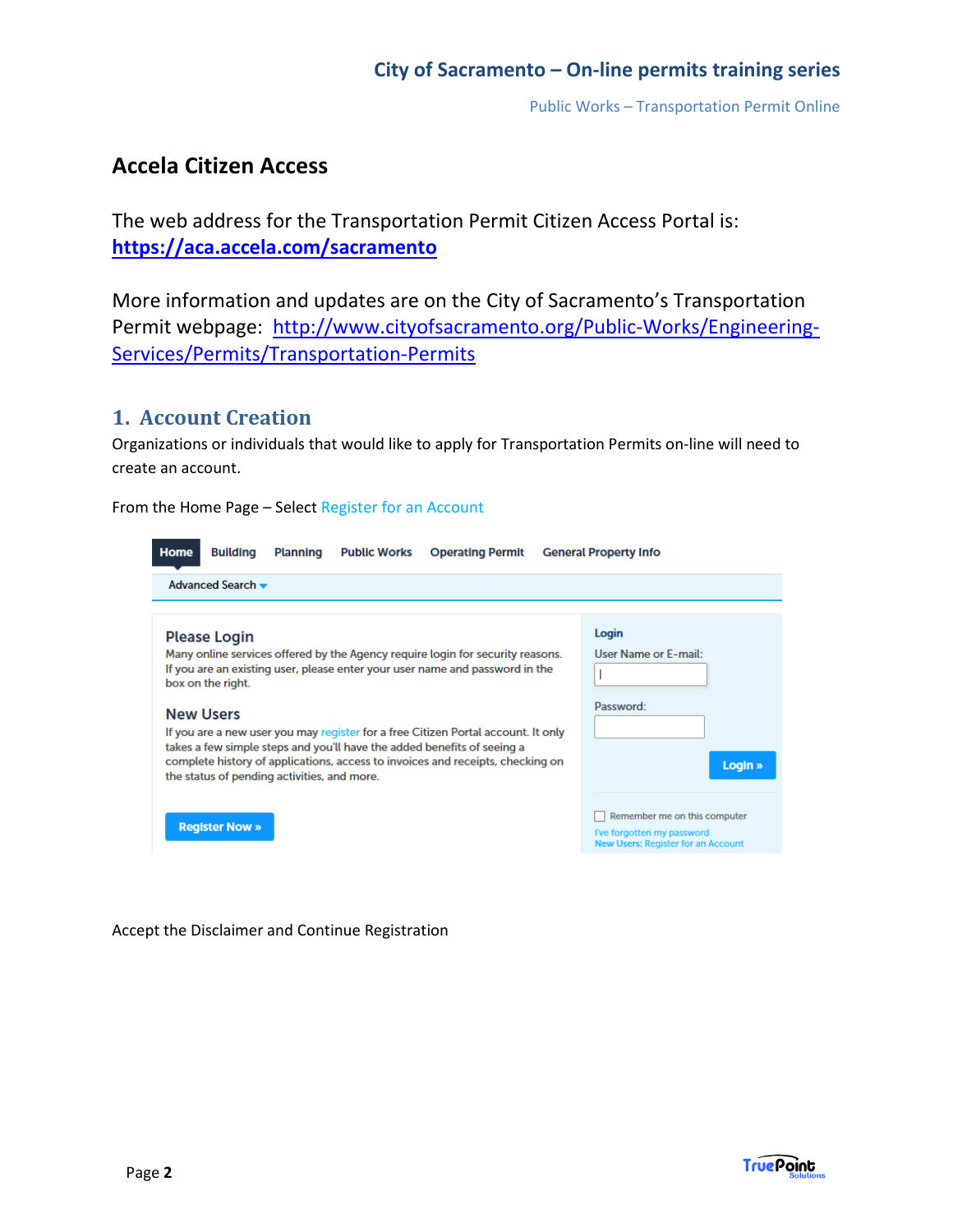Public Works – Transportation Permit Online

Please review and accept the terms below to proceed.



#### Enter Account Information

**Account Registration Step 2: Enter/Confirm Your Account Information** 

| * indicates a required field. |  |  |  |  |  |
|-------------------------------|--|--|--|--|--|
|-------------------------------|--|--|--|--|--|

#### **Login Information**

| * User Name:                  | ⋒ |
|-------------------------------|---|
| * E-mail Address:             |   |
| · Password:                   | σ |
| * Type Password Again:        |   |
| * Select a Security Question: |   |
| * Answer:                     |   |

#### Create your Contact Information by selecting "Add New"

#### **Contact Information**

Choose how to fill in your contact information.



Select a Contact Type of "Applicant"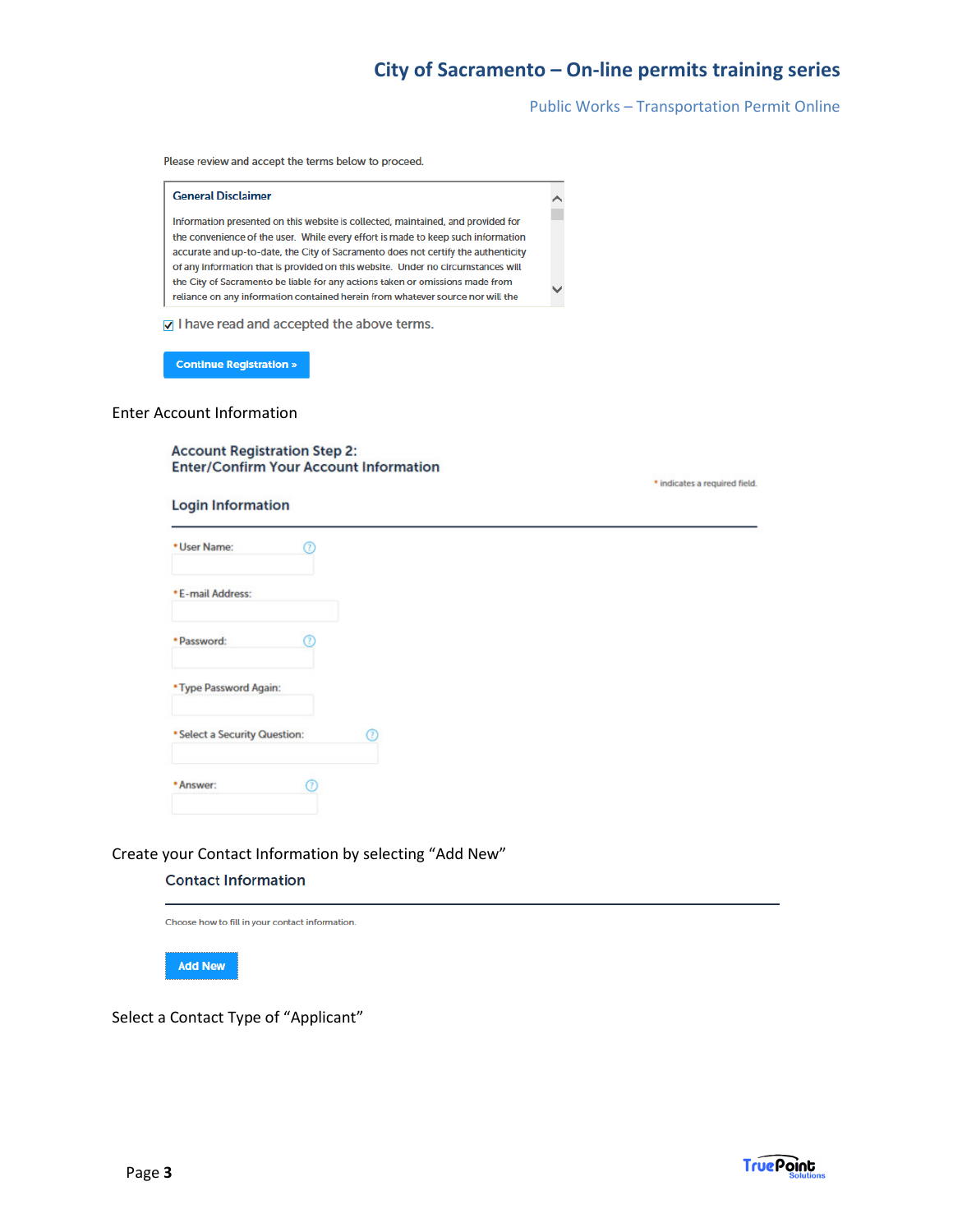Public Works – Transportation Permit Online

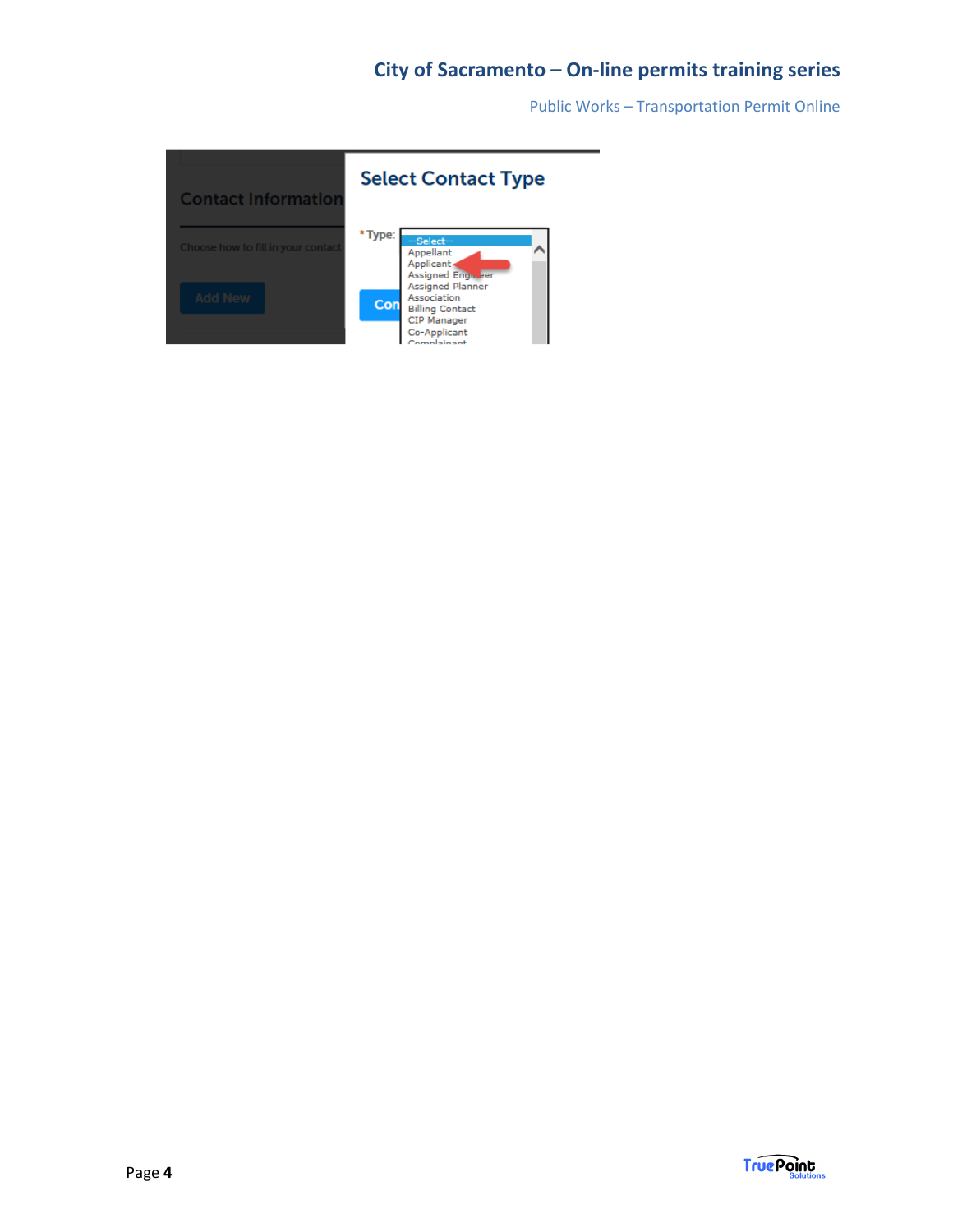Public Works – Transportation Permit Online

| * Zip:             |
|--------------------|
|                    |
|                    |
|                    |
| <b>Home Phone:</b> |
|                    |
|                    |

Fill in your Contact Information and Continue

You will then get an email from the City to finalize the creation of your Account.

Advanced Search v Your account has been created successfully but is NOT active yet. You will receive additional instructions by e-mail. Please check for an e-mail from noreply@accela.com. If you don't receive a verification e-mail, please check your Junk E-Mail/Spam Folder or send an e-mail to Streamline@cityofsacramento.org.

Follow the instructions in the email to activate your account.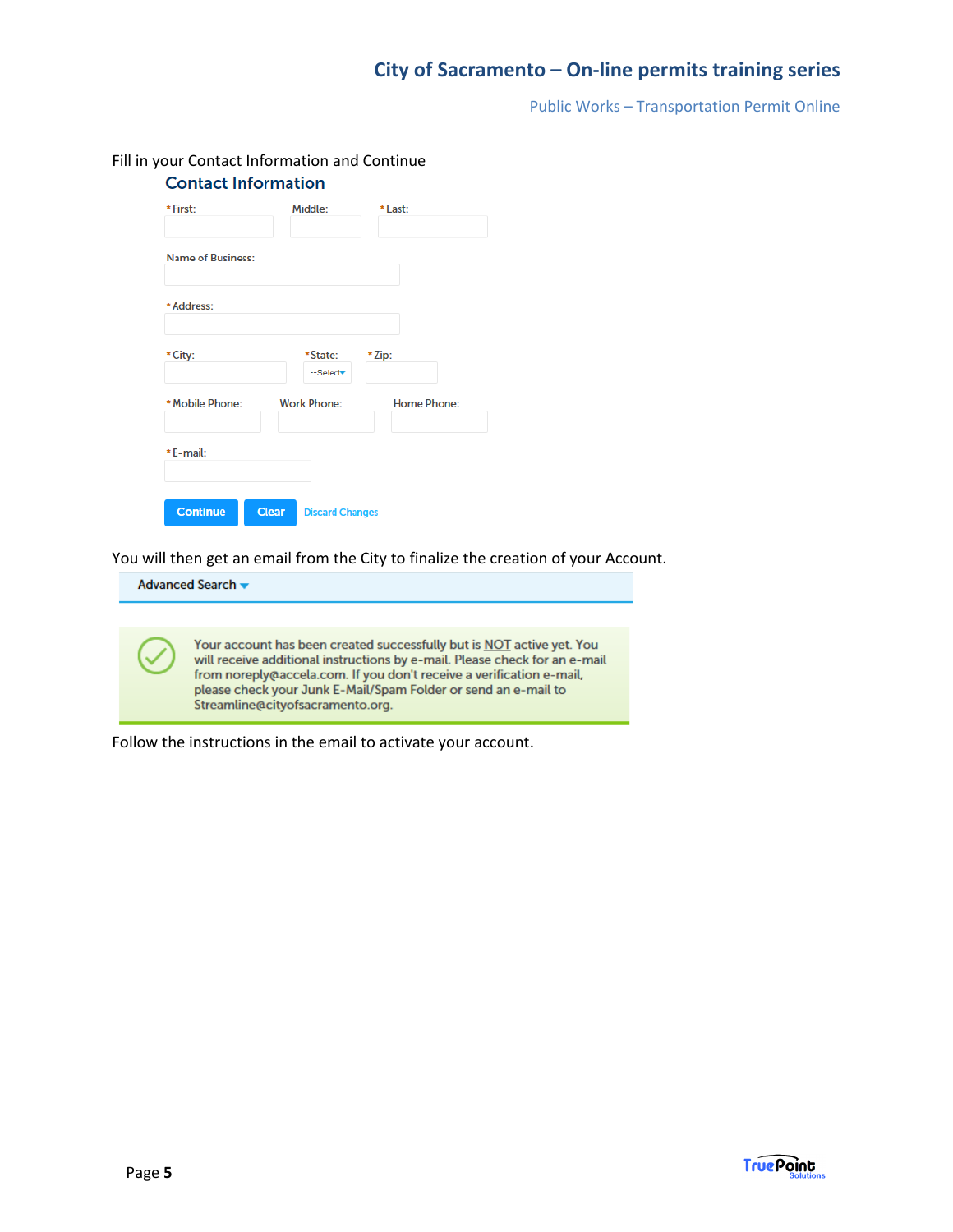Public Works – Transportation Permit Online

## **2. Transportation Permit Creation**

#### **To create a Transportation Permit**

Login to Citizen Access

| <b>Home</b> | <b>Building</b>                                                                                             | <b>Planning</b> | <b>Public Works</b> | <b>Operating Permit</b>                                                                                                                                                                                                                                                                                                                                                                                          | <b>General Property Info</b>                                                                     |
|-------------|-------------------------------------------------------------------------------------------------------------|-----------------|---------------------|------------------------------------------------------------------------------------------------------------------------------------------------------------------------------------------------------------------------------------------------------------------------------------------------------------------------------------------------------------------------------------------------------------------|--------------------------------------------------------------------------------------------------|
|             | Advanced Search $\blacktriangleright$                                                                       |                 |                     |                                                                                                                                                                                                                                                                                                                                                                                                                  |                                                                                                  |
|             |                                                                                                             |                 |                     |                                                                                                                                                                                                                                                                                                                                                                                                                  |                                                                                                  |
|             | <b>Please Login</b><br>box on the right.<br><b>New Users</b><br>the status of pending activities, and more. |                 |                     | Many online services offered by the Agency require login for security reasons.<br>If you are an existing user, please enter your user name and password in the<br>If you are a new user you may register for a free Citizen Portal account. It only<br>takes a few simple steps and you'll have the added benefits of seeing a<br>complete history of applications, access to invoices and receipts, checking on | Login<br>User Name or E-mail:<br>Password:<br>Login »                                            |
|             | <b>Register Now »</b>                                                                                       |                 |                     |                                                                                                                                                                                                                                                                                                                                                                                                                  | Remember me on this computer<br>I've forgotten my password<br>New Users: Register for an Account |

Select Public Works, Create Application and read and accept the Disclaimer

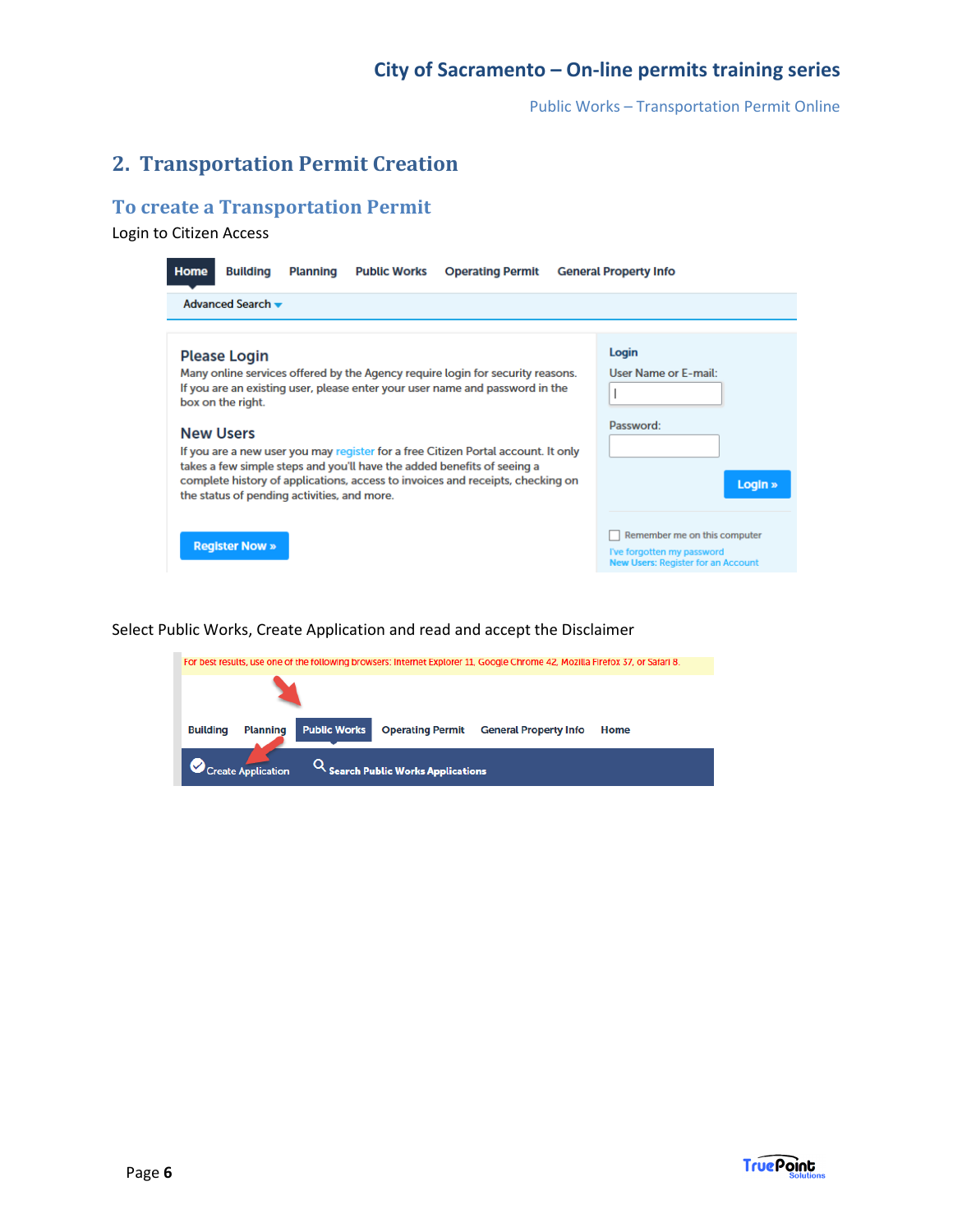Public Works – Transportation Permit Online

#### **Step 1 – Enter all Permit Information**

Step 1: Permit Information > Wide Load Information

| <b>Custom Fields</b> |            |   |
|----------------------|------------|---|
| <b>WIDELOAD INFO</b> |            |   |
| <b>Company Name:</b> | --Select-- | ▼ |
| * Permit Type:       | --Select-- | ▼ |
| Method:              | --Select-- |   |
| Origin:              |            |   |
| <b>Destination:</b>  |            |   |
| <b>Travel Route:</b> |            |   |
|                      |            |   |
| $ -$                 |            |   |

#### **Step 2 – Enter Contact Information**

Fill out information by selecting "Add New" or use "Select from Account" to automatically fill in your Account Information

| Step 2: Contacts > Contacts                                                                                   |
|---------------------------------------------------------------------------------------------------------------|
| <b>Applicant</b>                                                                                              |
| To add new contacts, click the Select from Account or Add New button. To edit a contact, click the Edit link. |
| <b>Select from Account</b><br><b>Add New</b>                                                                  |
| <b>Transporter</b>                                                                                            |
| To add new contacts, click the Select from Account or Add New button. To edit a contact, click the Edit link. |
| <b>Select from Account</b><br><b>Add New</b>                                                                  |
| <b>Ship To</b>                                                                                                |
| To add new contacts, click the Select from Account or Add New button. To edit a contact, click the Edit link. |
| <b>Add New</b><br><b>Select from Account</b>                                                                  |
| <b>Continue Application »</b>                                                                                 |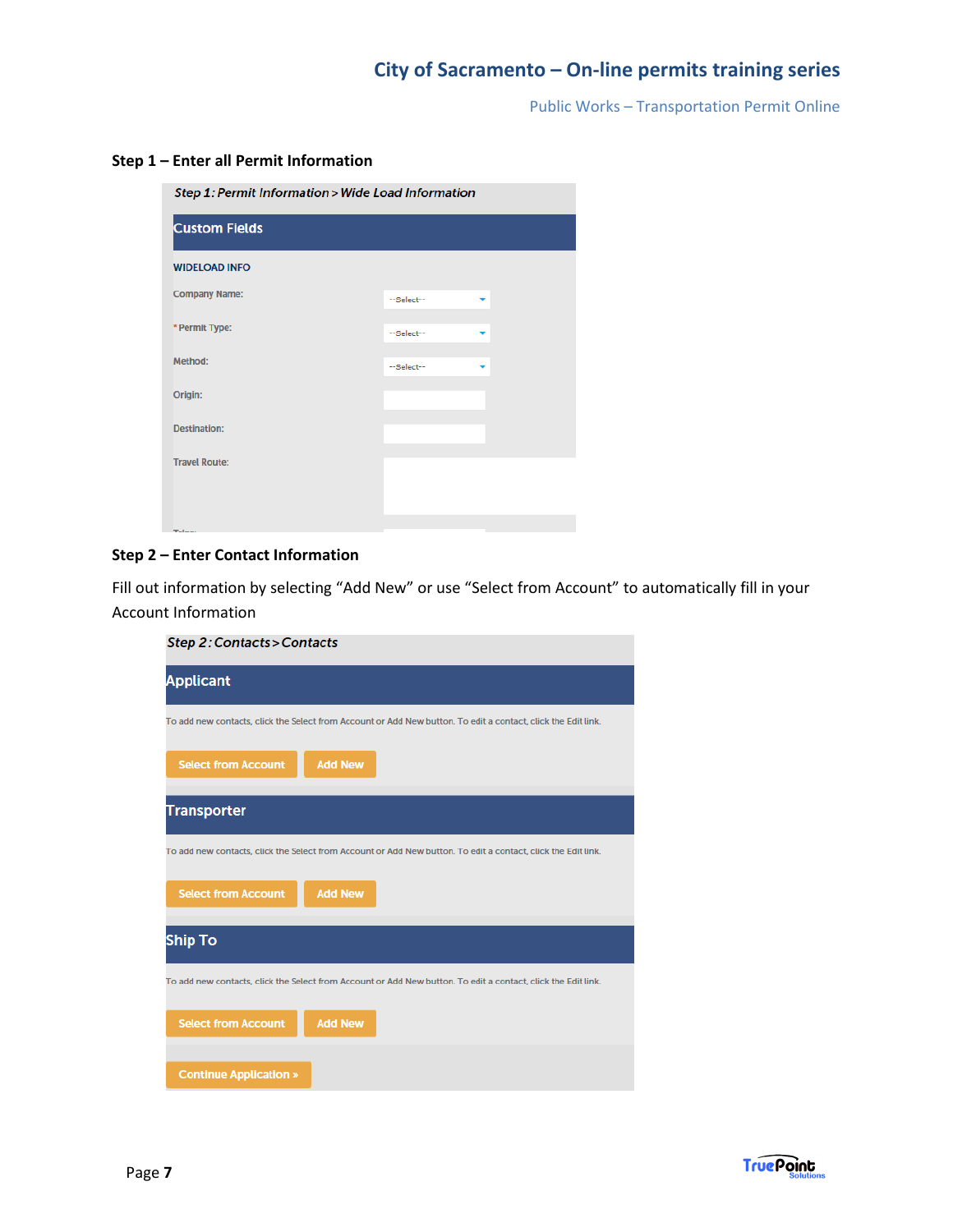Public Works – Transportation Permit Online

#### **Step 3 – Review**

This step allows for a final review of the information. If any information needs to be changes the "Edit" button can be used to open the data entry screen.

At the end of the page you will also be asked to accept the permit conditions.

| <b>Step 3: Review</b>             |                                                                                                                                 |                              |
|-----------------------------------|---------------------------------------------------------------------------------------------------------------------------------|------------------------------|
| <b>Continue Application »</b>     |                                                                                                                                 | <b>Save and resume later</b> |
|                                   | Please review all information below. Click the "Edit" buttons to make changes to sections or "Continue Application" to move on. |                              |
| <b>Record Type</b>                |                                                                                                                                 |                              |
|                                   | <b>Transportation Permit</b>                                                                                                    |                              |
| <b>Custom Fields</b>              |                                                                                                                                 |                              |
| <b>WIDELOAD INFO</b>              |                                                                                                                                 | Edit                         |
| <b>Company Name:</b>              | Ernie's Mobile Home Transport                                                                                                   |                              |
| <b>Permit Type:</b>               | <b>Single Trip</b>                                                                                                              |                              |
| Method:                           |                                                                                                                                 |                              |
| Origin:                           | Point A                                                                                                                         |                              |
| <b>Destination:</b>               | <b>Point B</b>                                                                                                                  |                              |
| <b>Travel Route:</b>              | From A to B                                                                                                                     |                              |
| <b>Trips:</b>                     | 1                                                                                                                               |                              |
| <b>Type of Equipment:</b>         |                                                                                                                                 |                              |
| <b>License Plate:</b>             | <b>111AAA</b>                                                                                                                   |                              |
| <b>Country Distances In Alley</b> |                                                                                                                                 |                              |

#### **Step 4 – Pay Fees**

Fees will be Assessed based on the permit type selected.

| <b>Building</b>                     | <b>Planning</b>                        | <b>Public Works</b> | <b>Operating Permit</b>                                                             | <b>General Property Info</b>                                                                                                                                                                                                                   | Home |                   |         |
|-------------------------------------|----------------------------------------|---------------------|-------------------------------------------------------------------------------------|------------------------------------------------------------------------------------------------------------------------------------------------------------------------------------------------------------------------------------------------|------|-------------------|---------|
|                                     | <b>Create Application</b>              |                     | Q Search Public Works Applications                                                  |                                                                                                                                                                                                                                                |      |                   |         |
|                                     | <b>Transportation Permit</b>           |                     |                                                                                     |                                                                                                                                                                                                                                                |      |                   |         |
| <b>Permit</b><br><b>Information</b> |                                        | 2 Contacts          | 3 Review                                                                            | 4 Pay Fees                                                                                                                                                                                                                                     |      | 5 Record Issuance |         |
| <b>Application Fees</b>             | <b>Step 4: Pay Fees</b>                |                     |                                                                                     | Listed below are preliminary fees based upon the information you've entered. Some fees are based on the quantity of work items installed<br>or repaired. Enter quantities where applicable. The following screen will display your total fees. |      |                   |         |
| Fees                                |                                        |                     |                                                                                     |                                                                                                                                                                                                                                                |      | Qty.              | Amount  |
|                                     | <b>Oversized Load Single Day - 320</b> |                     |                                                                                     |                                                                                                                                                                                                                                                |      | 1                 | \$16.00 |
| <b>TOTAL FEES: \$16.00</b>          | <b>Continue Application »</b>          |                     | Note: This does not include additional inspection fees which may be assessed later. |                                                                                                                                                                                                                                                |      |                   |         |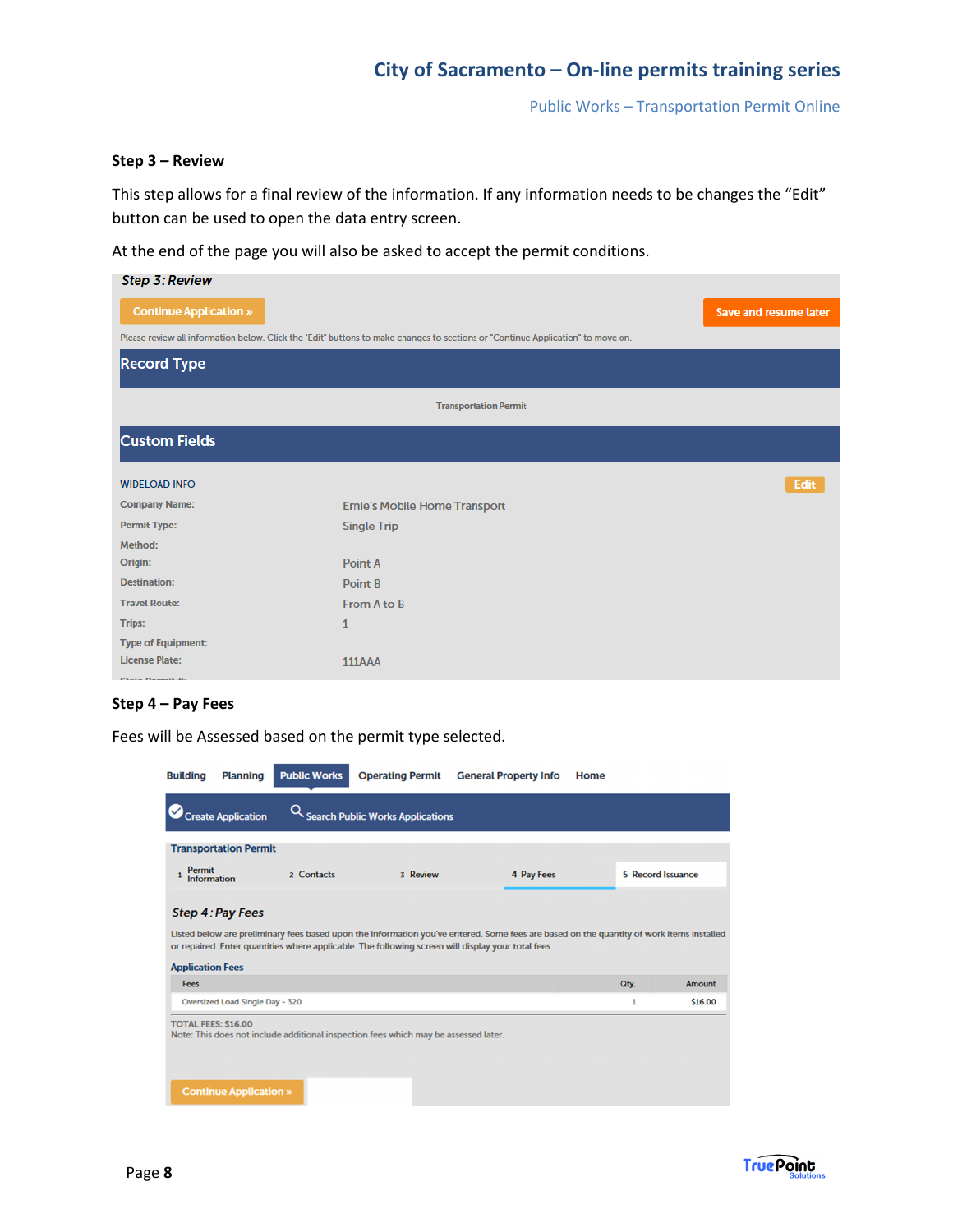Public Works – Transportation Permit Online

| <b>Test</b><br>SACRAMENTO                                                                                                                                                      |                                                            |
|--------------------------------------------------------------------------------------------------------------------------------------------------------------------------------|------------------------------------------------------------|
| <b>WELLER STIP</b>                                                                                                                                                             | View Cart   Back to CDD Citizen Portal                     |
| • Payment from credit card                                                                                                                                                     |                                                            |
| <b>Credit Type:</b><br><b>Discover</b><br>$\checkmark$<br><b>Card Number:</b><br><b>Expiration Date:</b><br>$\checkmark$<br>$\check{ }$<br><b>Address:</b><br><b>Zip Code:</b> |                                                            |
| <b>Item Charges</b><br>SubTotal:<br>Tax Total:<br><b>Total(Price Includes Tax):</b>                                                                                            | \$16.00<br>\$.00<br>\$16.00<br><b>Complete Transaction</b> |

Continue to Pay Fees with a Valid Credit Card

After your payment is made an email confirmation will be sent to you and the City will review your application.

|    | Sun 7/8/2018 7:35 PM<br>noreply@accela.com |
|----|--------------------------------------------|
|    | <b>Transportation Permit Received</b>      |
| То | Keith Hobday                               |

Transportation Permit Application: TRP18-0020

Thank you for submitting your application

Once approved a Transportation Permit will be emailed to your Account Email.



Please see attached Transporation Permit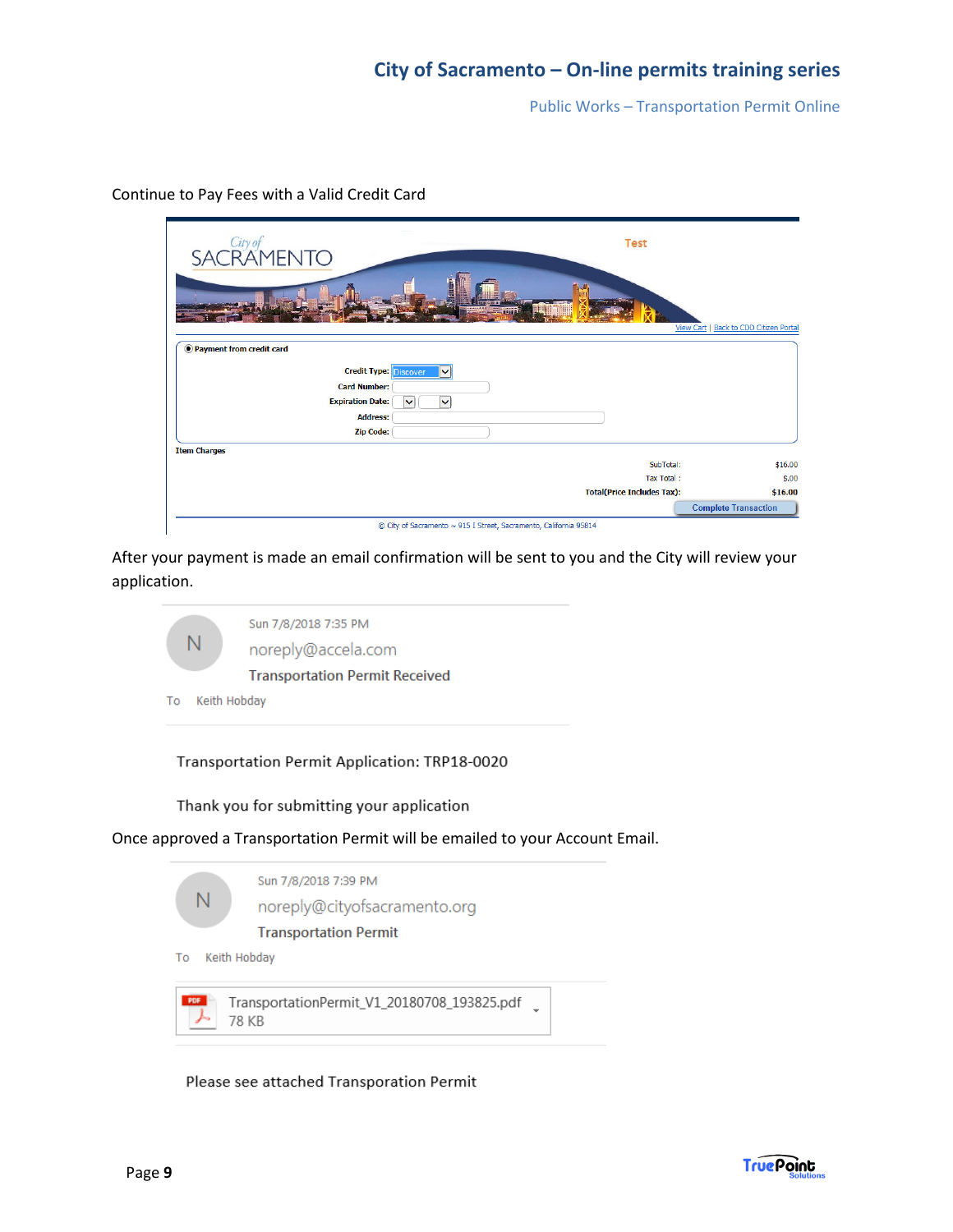Public Works – Transportation Permit Online

## **3. Printing a Receipt**

If you would like a receipt for your records it can be printed by selecting your permit from the "Public Works" page.

| <b>Create an Application</b>        |               | <b>Search Public Works Applications</b> |                    |                     |               |
|-------------------------------------|---------------|-----------------------------------------|--------------------|---------------------|---------------|
|                                     |               |                                         |                    |                     |               |
|                                     |               |                                         |                    |                     |               |
|                                     |               |                                         |                    |                     |               |
| <b>Records</b>                      |               |                                         |                    |                     |               |
|                                     |               |                                         |                    |                     |               |
|                                     |               |                                         |                    |                     |               |
|                                     |               |                                         |                    |                     |               |
|                                     |               |                                         |                    |                     |               |
| Showing 1-1 of 1   Download results |               | d to collection   Copy Record           |                    |                     |               |
| <b>Date</b>                         | Record        | <b>Record Type</b>                      | <b>Description</b> | <b>Project Name</b> | <b>Status</b> |
|                                     | <b>Number</b> |                                         |                    |                     |               |

Navigating to the "Payments" tab and selecting fees

**Invoice Number** 

558738

| <b>Building</b><br>Home                                                                   | <b>Public Works</b><br><b>Planning</b>  | <b>Operating Permit</b> | <b>General Property Info</b> |                          |
|-------------------------------------------------------------------------------------------|-----------------------------------------|-------------------------|------------------------------|--------------------------|
| <b>Create an Application</b>                                                              | <b>Search Public Works Applications</b> |                         |                              |                          |
| <b>Record TRP18-0010:</b><br><b>Transportation Permit</b><br><b>Record Status: Issued</b> |                                         |                         |                              | <b>Add to collection</b> |
| Record Info ▼                                                                             | Payments $\blacktriangledown$           |                         |                              |                          |
|                                                                                           | Fees                                    |                         |                              |                          |
| Then selecting view details                                                               |                                         |                         |                              |                          |
| <b>Transportation Permit</b><br><b>Record Status: Issued</b>                              |                                         |                         |                              |                          |
| Record Info ▼                                                                             | Payments $\blacktriangledown$           |                         |                              |                          |
| <b>Fees</b>                                                                               |                                         |                         |                              |                          |
| Paid:                                                                                     |                                         |                         |                              |                          |

Amount

\$16.00

**View Details** 

**Date** 

08/06/2018

Total paid fees: \$16.00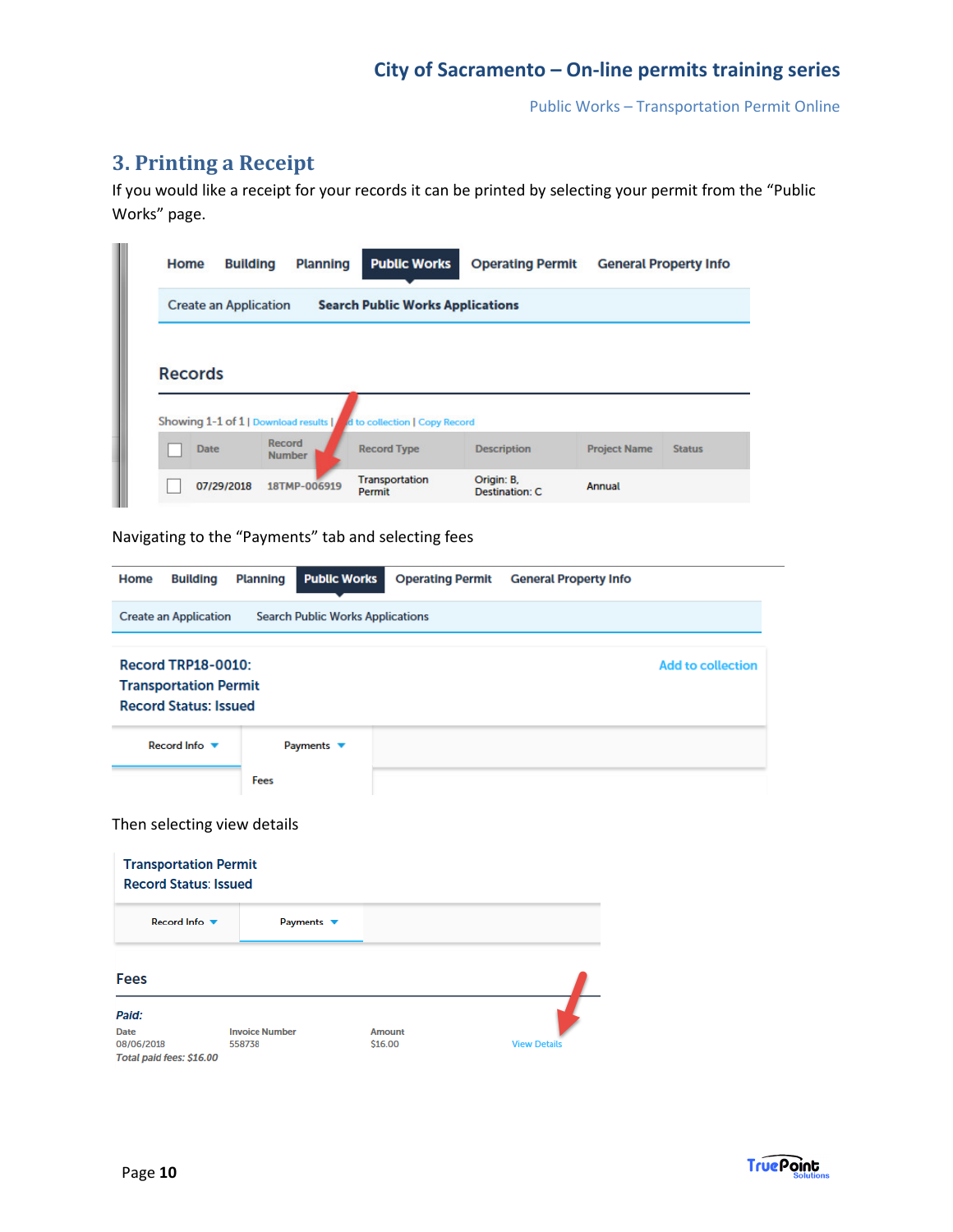Public Works – Transportation Permit Online

## **4. Copying an Existing Transportation Permit**

If you are creating a transportation permit that is like one you have already created you can copy an existing permit to save data entry time.

Log into your account.

Select an existing Transportation permit you want to copy from

| <b>Planning</b><br><b>Building</b>                                                                                   | <b>Public Works</b>                                | <b>Operating Permit</b>                          | <b>General Property Info</b> | <b>Home</b>         |                |               |
|----------------------------------------------------------------------------------------------------------------------|----------------------------------------------------|--------------------------------------------------|------------------------------|---------------------|----------------|---------------|
| Create Application                                                                                                   |                                                    | $Q_{\mathsf{Search} }$ Public Works Applications |                              |                     |                |               |
|                                                                                                                      |                                                    |                                                  |                              |                     |                |               |
| <b>Records</b>                                                                                                       |                                                    |                                                  |                              |                     |                |               |
| Showing 1-6 of 6                                                                                                     | Download results   Add to collection   Copy Record |                                                  |                              |                     |                |               |
| <b>Date</b>                                                                                                          | <b>Record Number</b>                               | <b>Record Type</b>                               | <b>Description</b>           | <b>Project Name</b> | <b>Address</b> | <b>Status</b> |
| 07/08/2018                                                                                                           | TRP18-0020                                         | <b>Transportation Permit</b>                     |                              |                     |                | <b>Issued</b> |
| Then select Copy Record<br><b>Record TRP18-0020:</b><br><b>Transportation Permit</b><br><b>Record Status: Issued</b> |                                                    |                                                  |                              |                     |                |               |
| Record Info                                                                                                          |                                                    | Payments $\blacktriangledown$                    |                              |                     |                |               |
| <b>Work Location</b>                                                                                                 |                                                    |                                                  |                              |                     |                |               |
|                                                                                                                      |                                                    |                                                  |                              |                     |                |               |
| <b>Record Details</b>                                                                                                |                                                    |                                                  |                              |                     |                |               |

| <b>Applicant:</b>              |                    |
|--------------------------------|--------------------|
|                                |                    |
| <b>Keith Hobday</b>            |                    |
| <b>TruePoint</b>               |                    |
| 123 Main                       |                    |
| Sacramento, CA, 95819          |                    |
| Work Phone: 916-555-4567       |                    |
| Mobile Phone: 916-600-4993     |                    |
| khobday@truepointsolutions.com |                    |
| More Details                   |                    |
|                                |                    |
| <b>Print/View Summary</b>      | <b>Copy Record</b> |